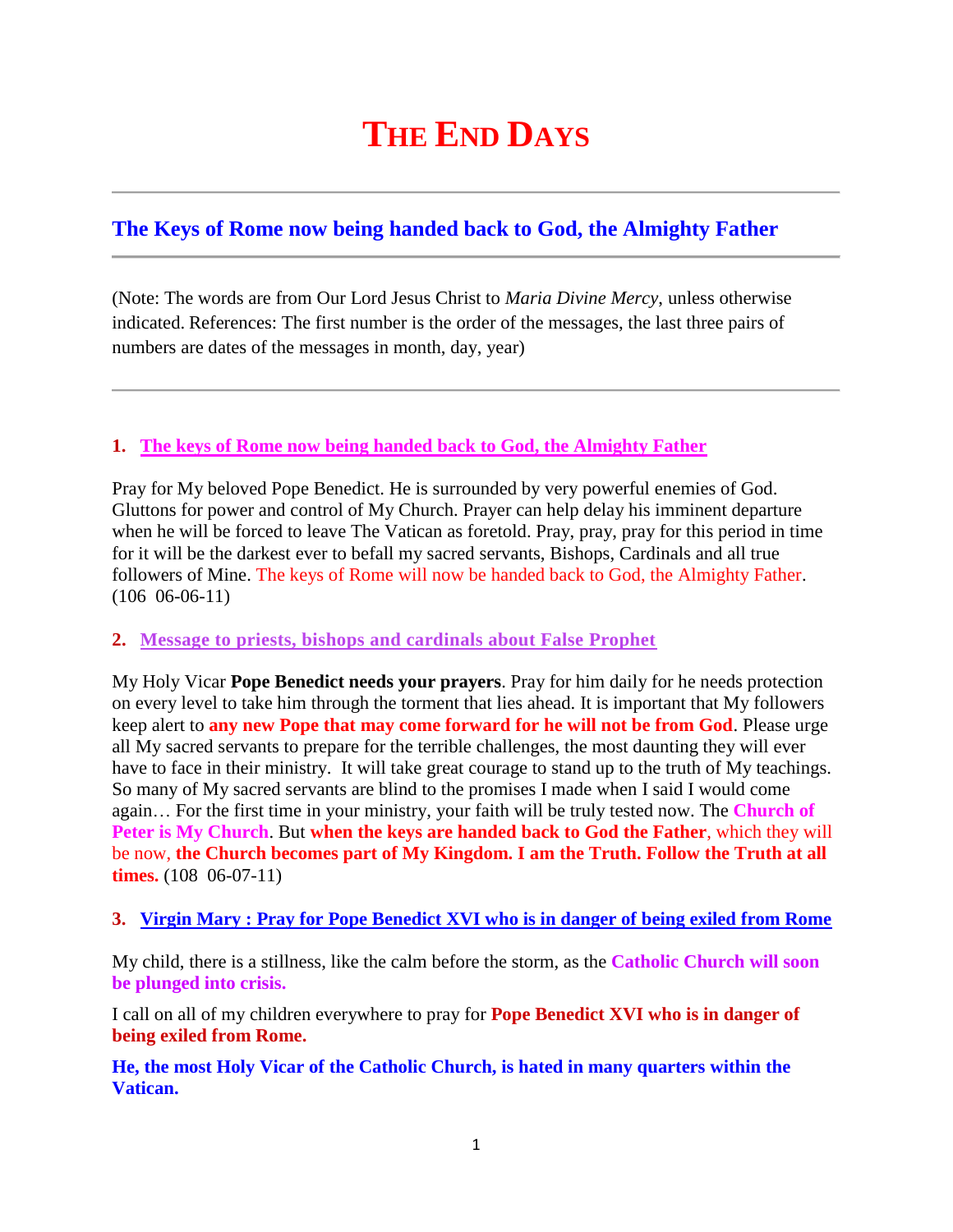An evil plot, planned for over one year, will be seen all over the world shortly.

Pray, pray, pray for all of God's holy servants in the Catholic Church who will be persecuted because of the great divide within the Church which will come about soon.

The great schism will be witnessed by the whole world, but it will not be seen to be the case immediately.

#### **The false Pope is waiting to reveal himself to the world.**

Children, do not be deceived because he will not be from God.

**The keys of Rome have been returned to my Father, God the Most High, who will rule from the Heavens. (**370 03-20-12**)**

#### **4. [The next Pope may be elected by members within the Catholic Church but he will be](http://www.thewarningsecondcoming.com/the-next-pope-may-be-elected-by-members-within-the-catholic-church-but-he-will-be-the-false-prophet/)  [the False Prophet](http://www.thewarningsecondcoming.com/the-next-pope-may-be-elected-by-members-within-the-catholic-church-but-he-will-be-the-false-prophet/)**

**My beloved Pope Benedict XVI is the last true Pope on this earth.**

Peter the Roman, is My Peter, the original Apostle who will rule My Church from the Heavens under the command of My Eternal Father. Then, when I come to reign, at the Second Coming, he will rule over all of God's children when all religions will become one Holy Catholic and Apostolic Church.

They, My daughter, are being sent to prepare God's children to accept the next Pope, who comes after My beloved Vicar Pope Benedict. This Pope may be elected by members within the Catholic Church, but he will be the False Prophet. His electors are wolves in sheep's clothing and are members of the secret Masonic and evil group led by Satan. This is how Satan will try to destroy My Church. Sadly, he will, this False Prophet, attract a large following. Those who oppose him will be persecuted.

Run children, while you can. Denounce the lies which will be presented by those who attempt to convince you of the authenticity of the False Prophet. (391 04-12-12)

#### **5. [Many Popes have been prisoners in the Holy See surrounded by Masonic Groups](http://www.thewarningsecondcoming.com/many-popes-have-been-prisoners-in-the-holy-see-surrounded-by-masonic-groups/)**

**The respect required of you in administering My Most Holy Eucharist was lost when you demeaned My Presence.**

**When Vatican II declared new rules, they were introduced by those evil Masonic forces from within your corridors.** They cunningly presented **new ways to administer My Holy Eucharist which are insulting to Me.**

Your so called tolerant teachings proclaimed a series of lies, including the **refusal to acknowledge the power of St Michael the Archangel.** He is the protector of the Church against Satan. Those forces among you knew this. This is why you stopped all prayers requesting his help before Me at the Holy Mass.

Then you perpetrated **the biggest untruth that Hell was not to be feared**. That it was just a metaphor. For this lie, accepted as the truth by many of God's children, **has meant the loss of billions of souls.**